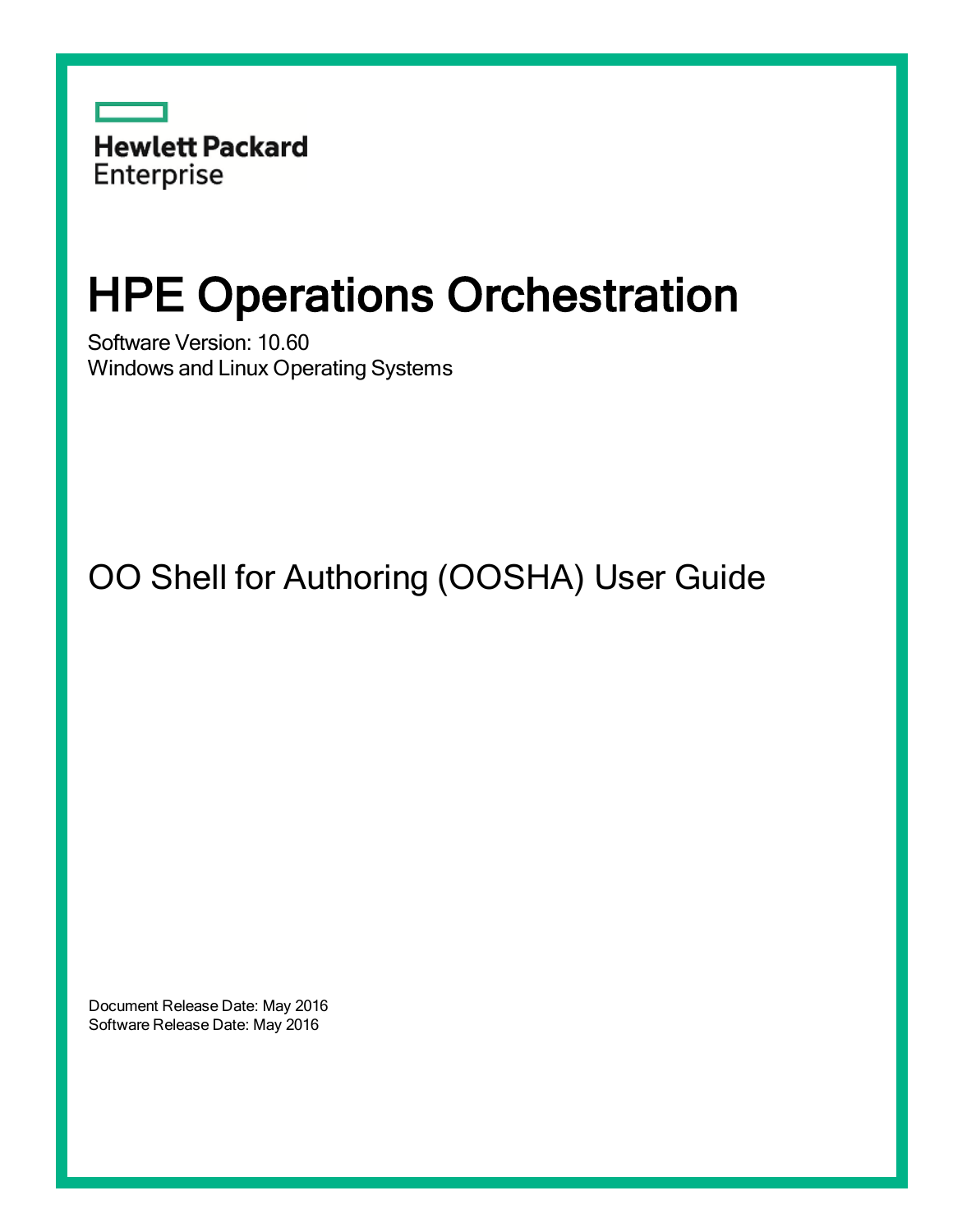### Legal Notices

#### **Warranty**

The only warranties for Hewlett Packard Enterprise products and services are set forth in the express warranty statements accompanying such products and services. Nothing herein should be construed as constituting an additional warranty. HPE shall not be liable for technical or editorial errors or omissions contained herein.

The information contained herein is subject to change without notice.

#### Restricted Rights Legend

Confidential computer software. Valid license from HPE required for possession, use or copying. Consistent with FAR 12.211 and 12.212, Commercial Computer Software, Computer Software Documentation, and Technical Data for Commercial Items are licensed to the U.S. Government under vendor's standard commercial license.

#### Copyright Notice

© Copyright 2016 Hewlett Packard Enterprise Development LP

#### Trademark Notices

Adobe™ is a trademark of Adobe Systems Incorporated.

Microsoft® and Windows® are U.S. registered trademarks of Microsoft Corporation.

UNIX® is a registered trademark of The Open Group.

This product includes an interface of the 'zlib' general purpose compression library, which is Copyright © 1995-2002 Jean-loup Gailly and Mark Adler.

### Documentation Updates

To download the most recent edition of a document, go to [https://softwaresupport.hp.com.](https://softwaresupport.hp.com/)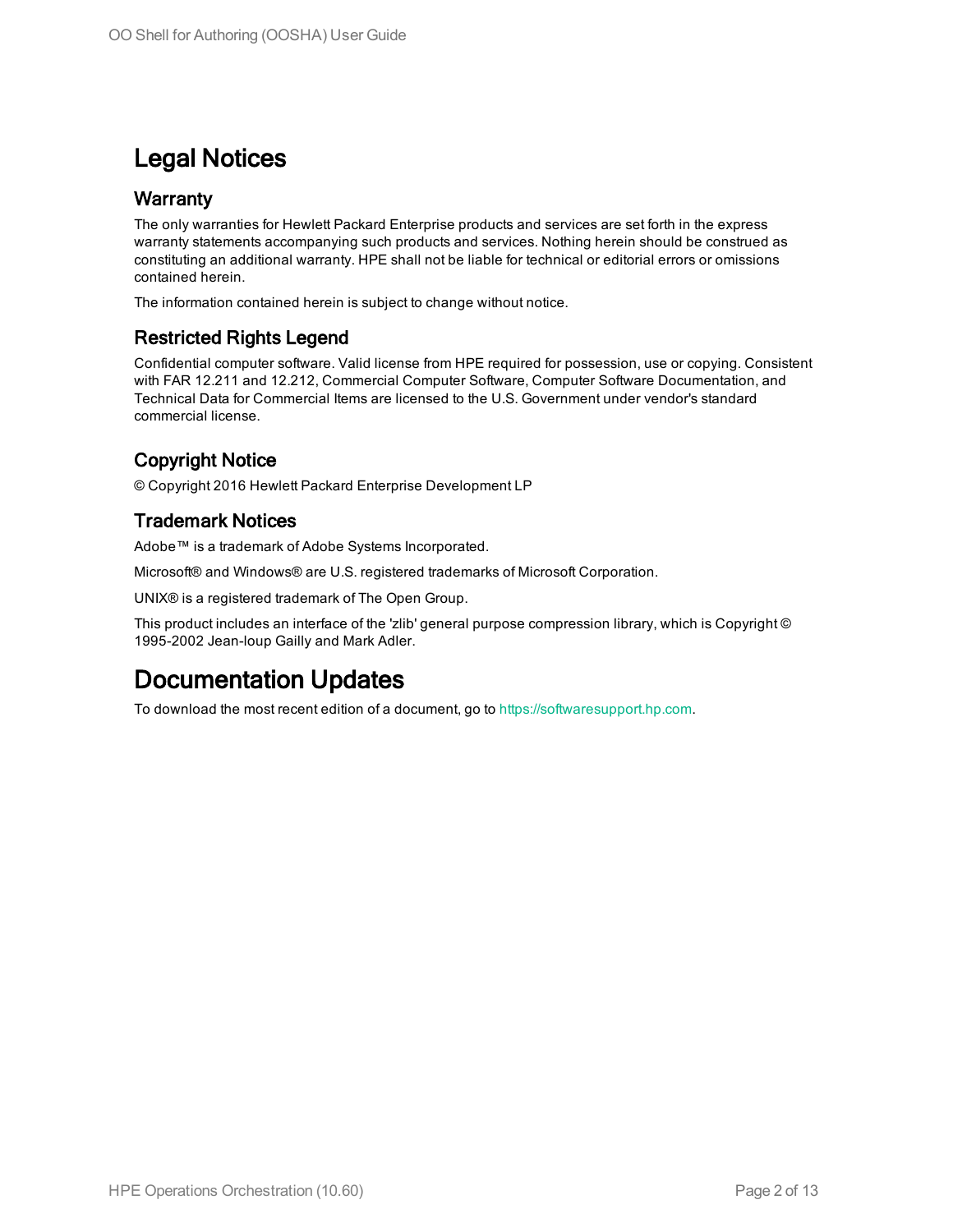## **Contents**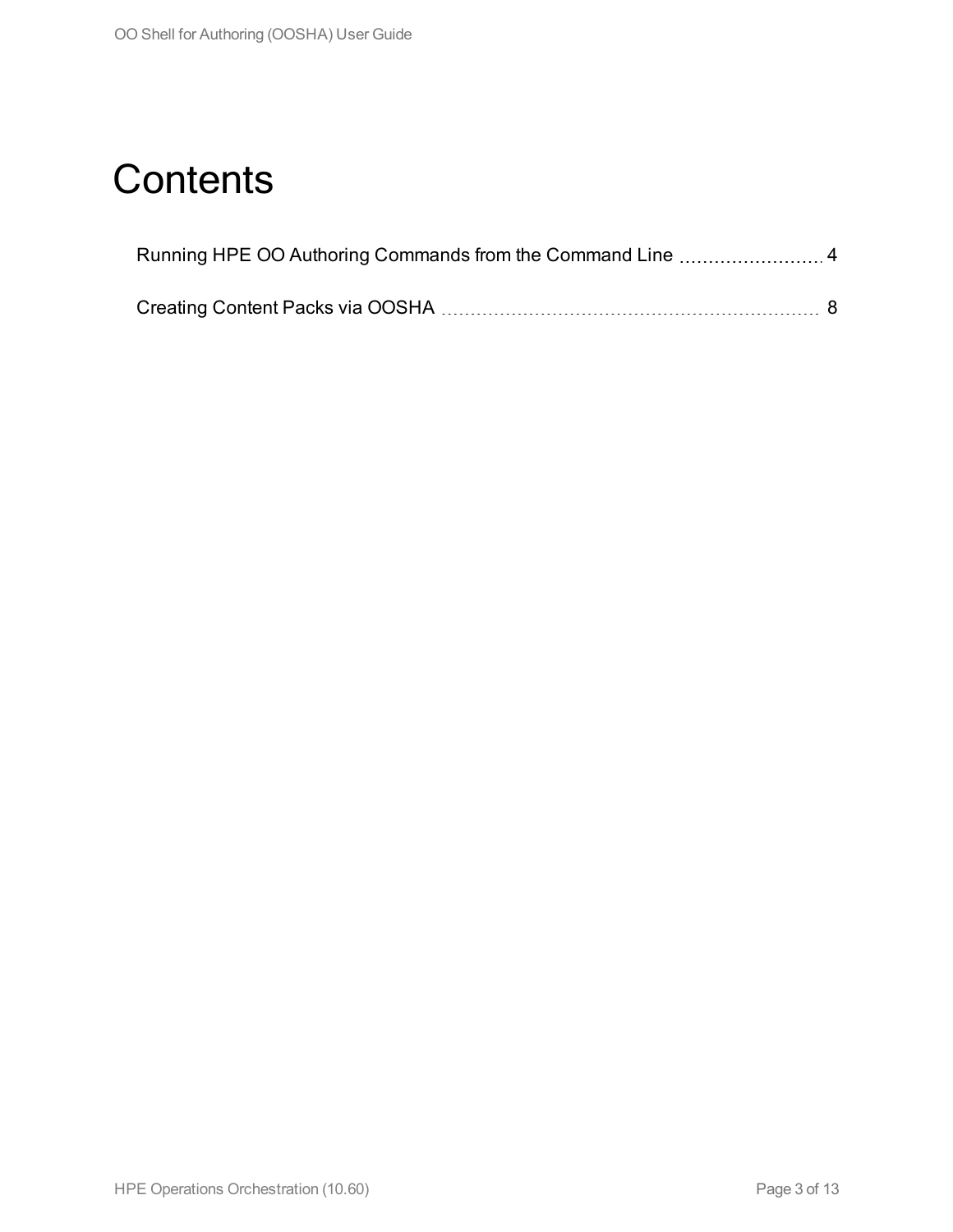# <span id="page-3-0"></span>Running HPE OO Authoring Commands from the Command Line

The Operations Orchestration Shell Authoring (OOSHA) utility lets you run HPE OO commands from the command line, instead of from the Studio 10.x interface. This enables you to create scripts to run commands, to automate some of your HPE OO authoring processes.

**Note:** OOSHA is supported on both Linux and Windows platforms and no special permissions are required.



You can run OOSHA in two ways:

- As a standalone package
- Within an HPE OO installation, version 10.60 and later

#### **Install OOSHA**

In an existing installation of HPE 10.60 or later:

- OOSHA is installed when Studio is selected in the OO installer, and is uninstalled when Studio is uninstalled.
- <sup>l</sup> The OOSHA utility is located under **<oo\_installation\_folder>/studio/tools**.

To install OOSHA as a standalone utility:

- 1. Download the **OOSHA.zip** file.
- 2. Unzip the **OOSHA.zip** file to the desired location.

#### **Run Commands in OOSHA**

You can run commands within the OOSHA utility or from a normal prompt/shell.

- 1. Start the OOSHA shell:
	- In an installation of HPE OO, navigate to **<oo** installation folder>/studio/tools, and run the **oosha.bat** executable file for the Windows operating system or the **oosha.sh** executable file for the Linux operating system.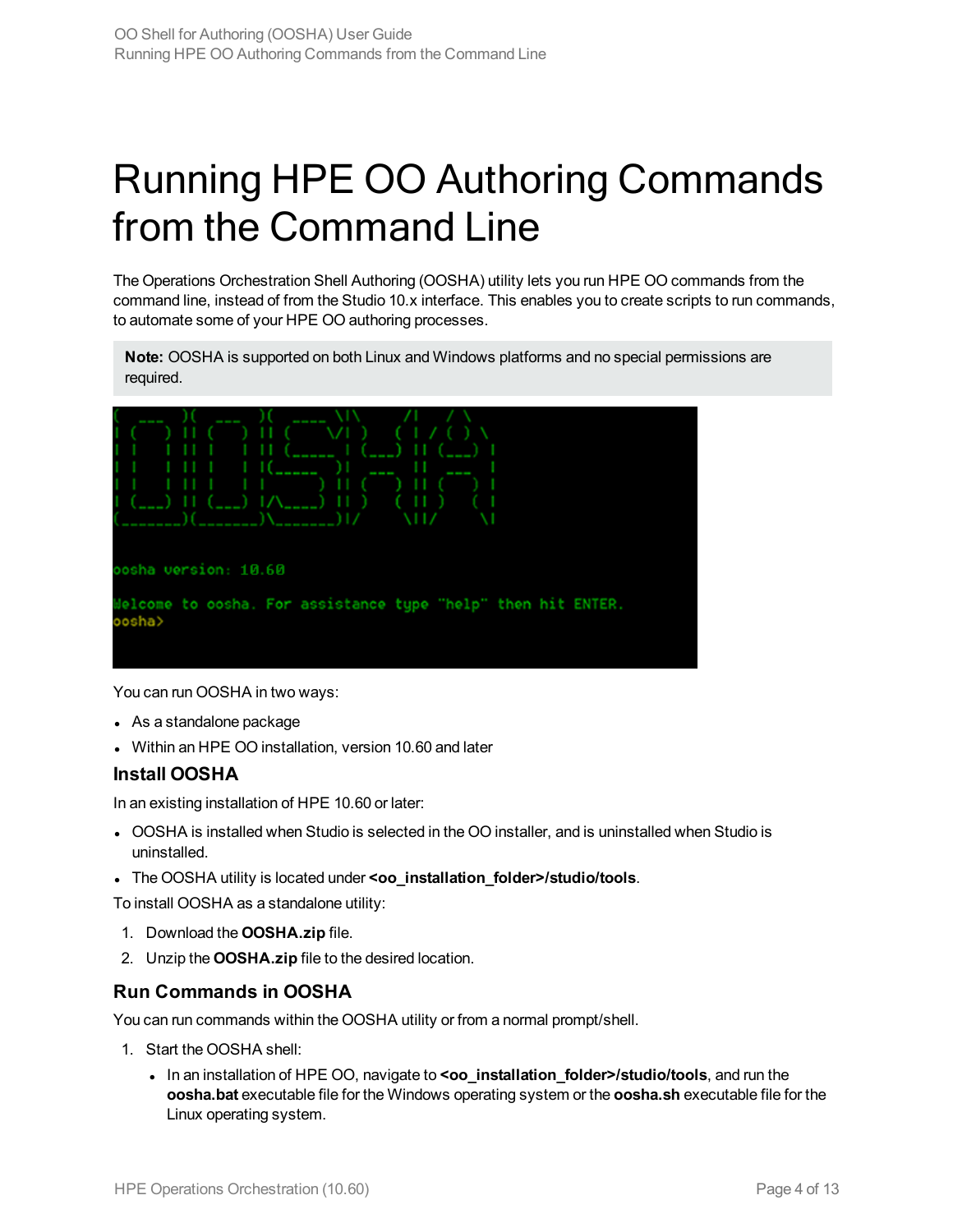- In a standalone OOSHA utility, navigate to the **bin** folder, and run the **oosha.bat** executable file for the Windows operating system or the **oosha.sh** executable file for the Linux operating system.
- To run commands from a normal prompt/shell, type:  $\langle 00 \text{ installation path} \rangle / \text{studio/tools}$ oosha.bat <command>.
- 2. Type the command in the following format:
	- <commandName> --<parameterName1> <parameterValue1>
	- --<parameterName2> <parameterValue2>

Some of the available commands are:

- createCP enables you to package a content pack. For details, see ["Creating](#page-7-0) Content Packs via [OOSHA"](#page-7-0) on page 8
- help displays a list and description of all available commands
- exit, quit exits OOSHA
- clr, clear clears the console
- system properties displays the OOSHA system properties
- $\bullet$  date displays the current date
- version displays the current version of OOSHA

#### **Display Help in OOSHA**

 $\bullet$  To display a list and description of all available commands in the OOSH utility, type: help



• To display help about a particular command, type: help  $\overline{\text{c{{o}}}}$ For example: help createCP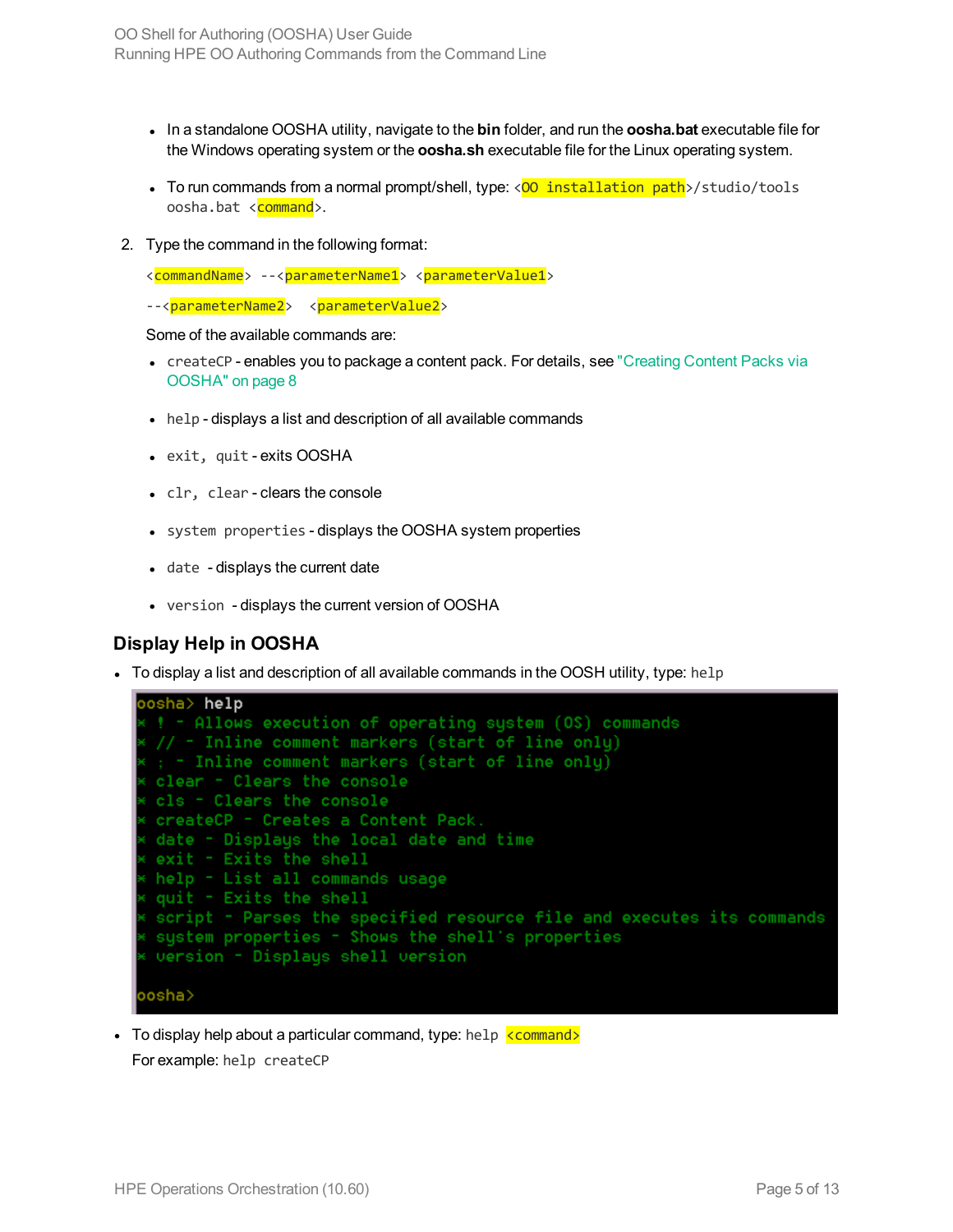| oosha> help createCP                             |                                                                                                            |
|--------------------------------------------------|------------------------------------------------------------------------------------------------------------|
| keyword:                                         | createCP                                                                                                   |
| Description:                                     | Creates a Content Pack.                                                                                    |
| Keyword:                                         | projectFolder                                                                                              |
| Help:                                            | Absolute path to the project folder.                                                                       |
| Mandatory:                                       | true                                                                                                       |
| Default if specified:                            | $\sim$                                                                                                     |
| Default if unspecified:                          | $1 - 1$                                                                                                    |
| Keyword:                                         | destinationFolder                                                                                          |
| Help:                                            | Absolute path to folder where the Content Pack will be created (if doesn't exist, will be cr               |
| Mandatory:                                       | false                                                                                                      |
| Default if specified:                            |                                                                                                            |
| Default if unspecified:                          |                                                                                                            |
|                                                  |                                                                                                            |
| Keyword:                                         | version                                                                                                    |
| Help:                                            | Content Pack version. Default: the version from <projectname>/contentpack.properties.</projectname>        |
| Mandatory:                                       | false                                                                                                      |
| Default if specified:<br>Default if unspecified: |                                                                                                            |
|                                                  |                                                                                                            |
| Keyword:                                         | publisher                                                                                                  |
| Help:                                            | Content Pack publisher. Default: the publisher from <projectname>/contentpack.properties.</projectname>    |
| Mandatory:                                       | false                                                                                                      |
| Default if specified:                            |                                                                                                            |
| Default if unspecified:                          |                                                                                                            |
| Keyword:                                         | description                                                                                                |
| Help:                                            | Content Pack description. Default: the description from <projectname>/contentpack.properties</projectname> |
| Mandatory:                                       | false                                                                                                      |
| Default if specified:                            |                                                                                                            |
| Default if unspecified:                          |                                                                                                            |
| Keyword:                                         | includeSystemAccountPasswords                                                                              |
| Help:                                            | Include system account passwords (obfuscated). Default: false. For security reasons, it is r               |
| sswords in Central                               |                                                                                                            |

If To display a list of arguments for a valid command that has at least one argument, type:  $\frac{1}{2}$ command> For example: createCP

```
createst CP
```
#### **Navigate the Command History**

Use the **Up** arrow key or **Down** arrow key on your keyboard to navigate inside the command history for OOSHA.

- The Up arrow key history navigates one item back in the history of commands.
- **.** The **Down** arrow key navigates one item forward in the history of commands.

#### **View the OOSHA Log**

For a standalone OOSHA installation, the OOSHA application logs are stored inside the **<OOSHA\_zip\_ extraction\_location>/logs** folder.

For OOSHA inside an OO installation, the OOSHA application logs are stored inside the **<oo\_installation\_ folder>/studio/tools/logs** folder.

#### **Change the OOSHA Log Location**

- 1. Locate the **log4j.properties** file.
	- <sup>l</sup> For a standalone installation: **<OOSHA\_zip\_extraction\_location>/conf/log4j.properties**.
	- <sup>l</sup> For OOSHA inside an OO installation: **<oo\_installation\_ folder>/studio/tools/conf/log4j.properties**.
- 2. Locate the following line inside the **log4j.properties** file:

log4j.appender.FILE=org.apache.log4j.RollingFileAppender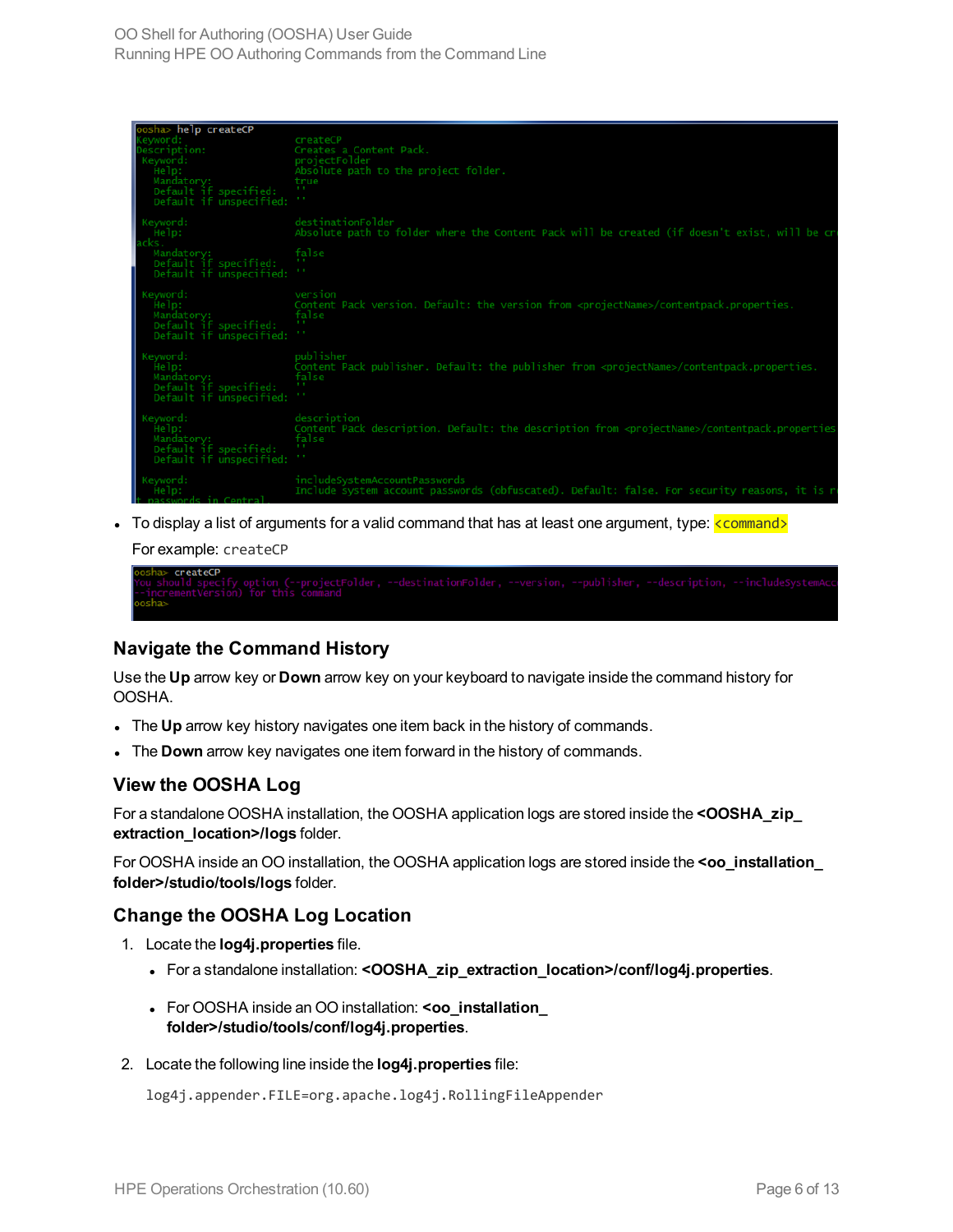3. Below that line, add the following line:

log4j.appender.FILE.File=<absolute path of the oosha.log file>

For example: log4j.appender.FILE.File=C:/logs/oosha.log

4. Save the **log4.properties** file and start the OOSHA shell.

#### **Configure the OOSHA encryption**

By default, OOSHA uses the same encryption options as a default Studio installation. To configure OOSHA to use the encryption of another Studio installation, set the value of the **oosha.encryptor.dir** property inside the **oosha.properties** file to point to the desired encryption folder.

- 1. Locate the **oosha.properties** file.
	- <sup>l</sup> For a standalone installation: **<OOSHA\_zip\_extraction\_location>/conf/oosha.properties**.
	- <sup>l</sup> For OOSHA inside an OO installation: **<oo\_installation\_ folder>/studio/tools/conf/oosha.properties**.
- 2. Edit the **oosha.properties** file by setting the **oosha.encryptor.dir** property with the value of the absolute path of the Studio installation security folder.

For example:

oosha.encryptor.dir=<oo\_installation\_folder>/studio/var/security

3. Save the **oosha.properties** file and start the OOSHA shell.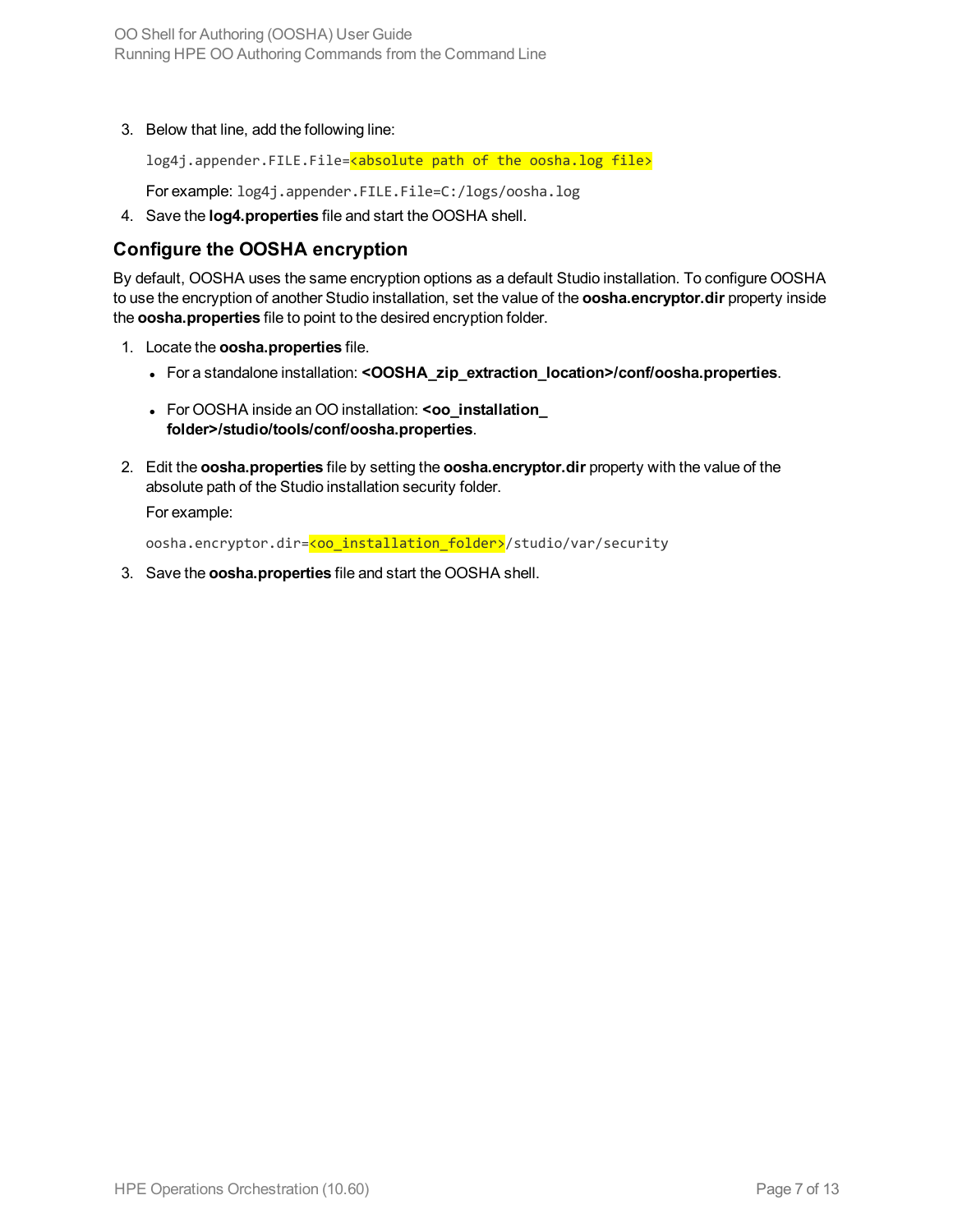## <span id="page-7-0"></span>Creating Content Packs via OOSHA

Using the createCP command, you can create a content pack from a project developed in Studio or in CloudSlang.

While a content pack is being created via OOSHA, the project undergoes a series of validation checks, to check for invalid flows or operations (for example, those containing duplicate UUIDs), which will not be included in the content pack.

A content pack created via OOSHA undergoes the same validation checks as one exported from Studio. For more information, see "Exporting a Content Pack" in the *Studio Authoring Guide*.

### Running Commands

#### **Create a Content Pack**

The createCP command packages a project into a content pack. The content pack will contain all the objects in the project.

**Note:** The invalid flows will also be included.

For a complete list of all the options you can use with the createCP command, see the [Reference](#page-9-0) section or type help createCP in the command line.

- 1. Double-click the **oosha.bat** batch file, to start the OOSHA utility.
- 2. In the command line, type the following command, replacing the highlighted values with your own values:

```
createCP --projectFolder <projectFolder> --destinationFolder <CPDestinationFolder> -
-version <CPversion> --publisher <publisher> --description <description> --
includeSystemAccountPasswords <shouldIncludeSAPasswords>
```
#### Windows example:

```
oosha.bat createCP --projectFolder C:\Users\User1\.oo\Workspace\project1 --version 7
```
This command creates a content pack in the default location (**<user home>/.oo/Content Packs**) based on the project at the location **C:\Users\User1\.oo\Worspace\project1** using version 7, using the publisher and description taken from project and not including the password for system accounts.

Linux example:

```
./oosha.sh createCP --projectFolder '/home/user1/.oo/Workspace/my project' --
destinationFolder /tmp/cps --description 'test content pack' --publisher 'the
publisher' --version 1.9
```
3. Press the **Enter** key.

The content pack is created in the location that was defined in the --destinationFolder argument.

The name of the content pack is taken from the **pom.xml** file. If not defined there, it is taken from the **contentpack.properties** file. If not defined there, it is taken from the project folder.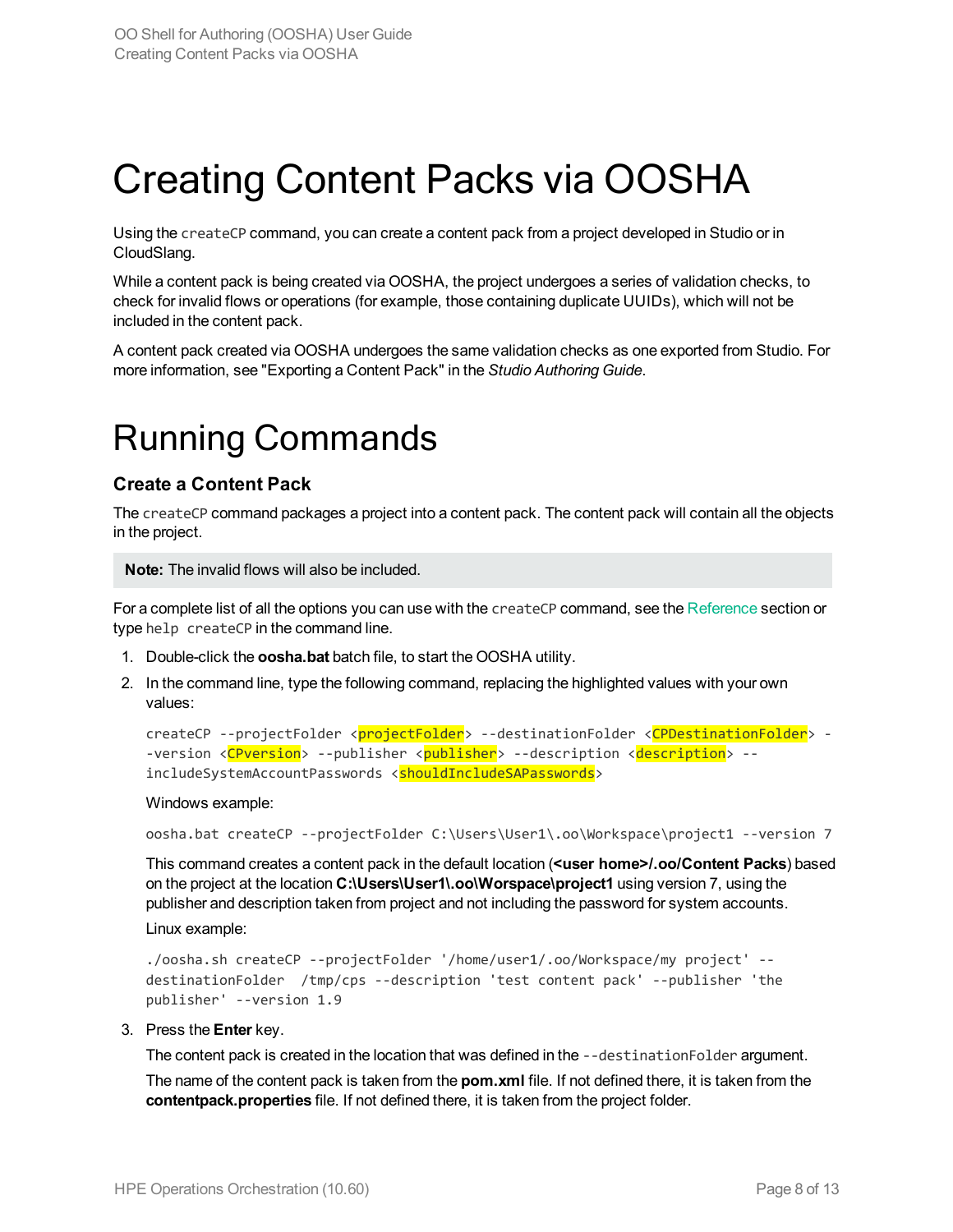#### **Validate a Content Pack**

When you run the createCP command from OOSHA, the structure of the project is validated in the same way as in Studio.

The createCP command will fail if the project includes corrupt XML files or XML files that do not respect the HPE OO validation schema.

For example:

|                 | oosha> createCP --projectFolder C:\Users\User1\project_CP |                                                                                                                                                                                                                                                                                            |
|-----------------|-----------------------------------------------------------|--------------------------------------------------------------------------------------------------------------------------------------------------------------------------------------------------------------------------------------------------------------------------------------------|
|                 |                                                           | Failed to execute createCP --projectFolder C:\\Users\\User1\\project_CP --destinationFolder --version --publisher --c<br>escription --includeSystemAccountPasswords false: Structure Check: --type aflUalidation (Errors)                                                                  |
|                 |                                                           |                                                                                                                                                                                                                                                                                            |
| Uiolations      | Count                                                     |                                                                                                                                                                                                                                                                                            |
| AFL Validation: |                                                           |                                                                                                                                                                                                                                                                                            |
| Total (Errors): |                                                           |                                                                                                                                                                                                                                                                                            |
|                 |                                                           |                                                                                                                                                                                                                                                                                            |
|                 | 1) Structure Uiolation: AFL Ualidation                    |                                                                                                                                                                                                                                                                                            |
| Reason:         |                                                           | Path: C:\Users\MUSCA\.oo\Temp\project_CP\Content\Library\How Do I flows\fff.xml<br>The operation/flow XML cannot be validated against XML schema. Details: cuc-complex-tupe.2.4.a: Invalid c<br>ontent was found starting with element 'customElement'. One of '(matchRules)' is expected. |
|                 |                                                           |                                                                                                                                                                                                                                                                                            |
| oosha>          | Please check logs for more information.                   |                                                                                                                                                                                                                                                                                            |

**Note:** In this version, OOSHA validates the following:

- Start steps
- Connected transitions
- Lanes
- Operation responses
- Folder and file structure
- No missing references to other flows, operations or configuration items inside this project, as well as other projects and content packs

OOSHA does not exclude invalid items (flows, operations, configuration items) from the resulting content pack.

#### **Include Hard Copies Inside the Content Pack**

In order for OOSHA to pack operation dependencies (operations' plugins and their dependencies) for hard copy operations, you must configure the **oosha.maven.home** property inside the **oosha.properties** file by following the steps below.

- 1. Locate the **oosha.properties** file.
	- <sup>l</sup> For a standalone installation: **<OOSHA\_zip\_extraction\_location>/conf/oosha.properties**.
	- **.** For OOSHA inside an OO installation: **<oo** installation **folder>/studio/tools/conf/oosha.properties**.
- 2. Edit the **oosha.properties** file by setting the **oosha.maven.home** property with the value of the absolute path of the repository containing the operation dependencies.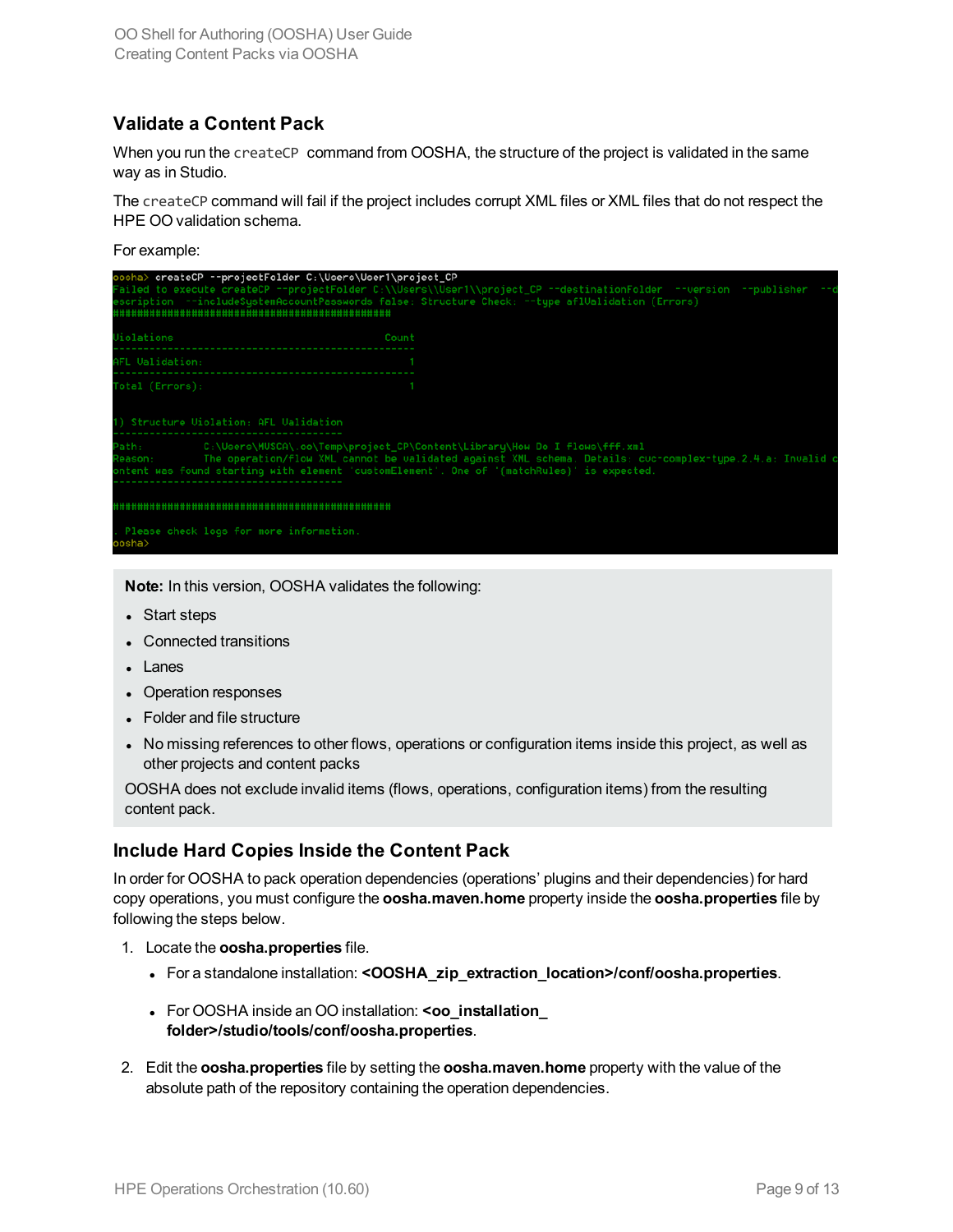The value of this property is typically **<user\_home>/.oo/data/maven**. This is the absolute path of the Studio maven repository folder that was used to create the project, **<studio\_ workspace>/.oo/data/maven**.

If this property is not specified, the default maven home is **<user\_home>/.m2/repository**.

3. Save the **oosha.properties** file and start the OOSHA shell.

#### **Configure System Accounts**

For a standalone OOSHA installation, in some cases, you may want to a package a content pack from a project that contains system accounts without including the system account passwords.

For example, when you want to run the createCP command using a false value for the - includeSystemAccountPasswords argument or when the value for the - includeSystemAccountPasswords argument is not provided.

In such a case, you must first configure the **oosha.encryptor.dir** property inside the **oosha.properties** file by following the steps below.

- 1. Locate the **oosha.properties** file.
	- <sup>l</sup> For a standalone installation: **<OOSHA\_zip\_extraction\_location>/conf/oosha.properties**.
	- <sup>l</sup> For OOSHA inside an OO installation: **<oo\_installation\_ folder>/studio/tools/conf/oosha.properties**.
- 2. Edit the **oosha.properties** file by setting the **oosha.encryptor.dir** property with the value of the absolute path of the Studio installation security folder **<oo\_installation\_folder>/studio/var/security**.
- <span id="page-9-0"></span>3. Save the **oosha.properties** file and start the OOSHA shell.

### Reference Material

#### **Available Arguments for the createCP Command**

| <b>Argument</b>     | <b>Description</b>                                                                                                                                                                                                       | <b>Default Value/Behavior</b>                                                                                                                                                                                               | <b>Required</b> |
|---------------------|--------------------------------------------------------------------------------------------------------------------------------------------------------------------------------------------------------------------------|-----------------------------------------------------------------------------------------------------------------------------------------------------------------------------------------------------------------------------|-----------------|
| --projectFolder     | The location of the project<br>to be packaged.                                                                                                                                                                           |                                                                                                                                                                                                                             | Yes             |
|                     | This must be the absolute<br>path of the folder that<br>represents a project in the<br>Studio format.                                                                                                                    |                                                                                                                                                                                                                             |                 |
| --destinationFolder | The path to a local folder<br>where the project will be<br>packaged into a content<br>pack.<br>The destination folder and<br>all parent folders up to the<br>destination folder will be<br>created, if they do not exist | • The default location is<br>where the content pack<br>was created the<br>previous time.<br>$\bullet$ The first time the<br>content pack is created,<br>the default path is:<br>C:\Users\ <user< td=""><td>No.</td></user<> | No.             |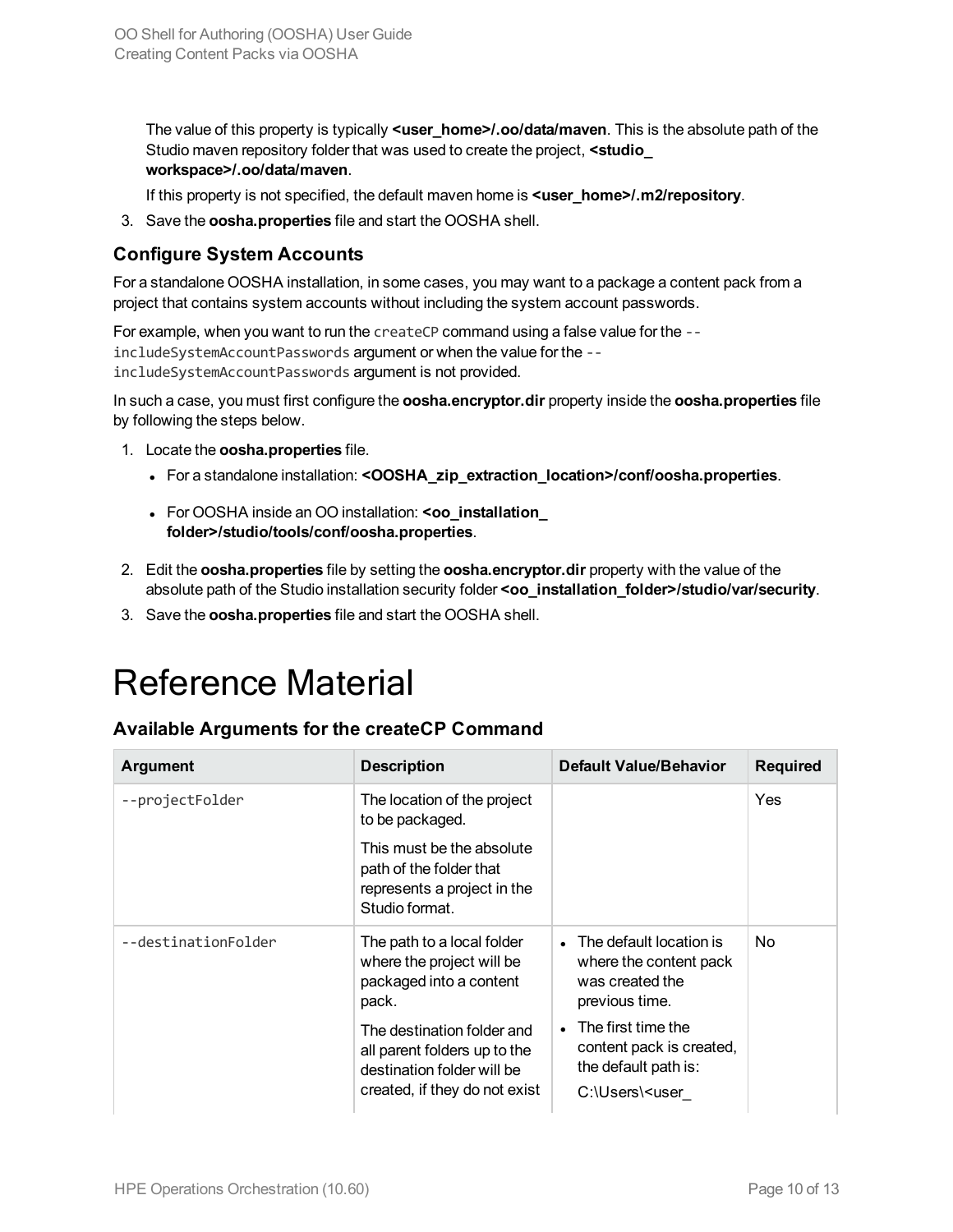| <b>Argument</b>                     | <b>Description</b>                                                                                                                                                                                                                                                                                                                                                                                                               | <b>Default Value/Behavior</b>                                                                                                                                                                                                                                                  | <b>Required</b> |
|-------------------------------------|----------------------------------------------------------------------------------------------------------------------------------------------------------------------------------------------------------------------------------------------------------------------------------------------------------------------------------------------------------------------------------------------------------------------------------|--------------------------------------------------------------------------------------------------------------------------------------------------------------------------------------------------------------------------------------------------------------------------------|-----------------|
|                                     | on the file system.                                                                                                                                                                                                                                                                                                                                                                                                              | name>\.oo\Content<br>Packs                                                                                                                                                                                                                                                     |                 |
| --version                           | Lets you specify the<br>version of the content<br>pack.                                                                                                                                                                                                                                                                                                                                                                          | 1.0.0<br>If the version is not<br>specified, the default<br>version number is taken<br>from the project, with the "-<br><b>SNAPSHOT"</b> suffix<br>removed.<br>For example, if the project<br>version is 1.7.0-<br><b>SNAPSHOT, the content</b><br>pack version will be 1.7.0. | No              |
| --incrementVersion                  | The content pack version is<br>taken from the project<br>version with the "-<br>SNAPSHOT" suffix<br>removed, and the project<br>version is increased by<br>0.0.1.<br>For example, assuming<br>that you have not specified<br>a version number with --<br>version:<br>If the project version is<br>1.7.0-SNAPSHOT, the<br>content pack version will<br>be 1.7.0 and the project<br>version will be moved up to<br>1.7.1-SNAPSHOT. | False<br>The default is that the<br>project version is not<br>incremented.                                                                                                                                                                                                     | No              |
| --publisher                         | Lets you specify the<br>publisher of the content<br>pack.                                                                                                                                                                                                                                                                                                                                                                        | "" (empty)                                                                                                                                                                                                                                                                     | No              |
| --description                       | Lets you specify a<br>description of the content<br>pack.                                                                                                                                                                                                                                                                                                                                                                        | If this is not specified, the<br>description is taken from<br>the<br>contentpack.properties<br>file.                                                                                                                                                                           | No              |
| --includeSystemAccount<br>Passwords | Lets you specify whether<br>the content pack should<br>include system account<br>passwords.                                                                                                                                                                                                                                                                                                                                      | False                                                                                                                                                                                                                                                                          | No              |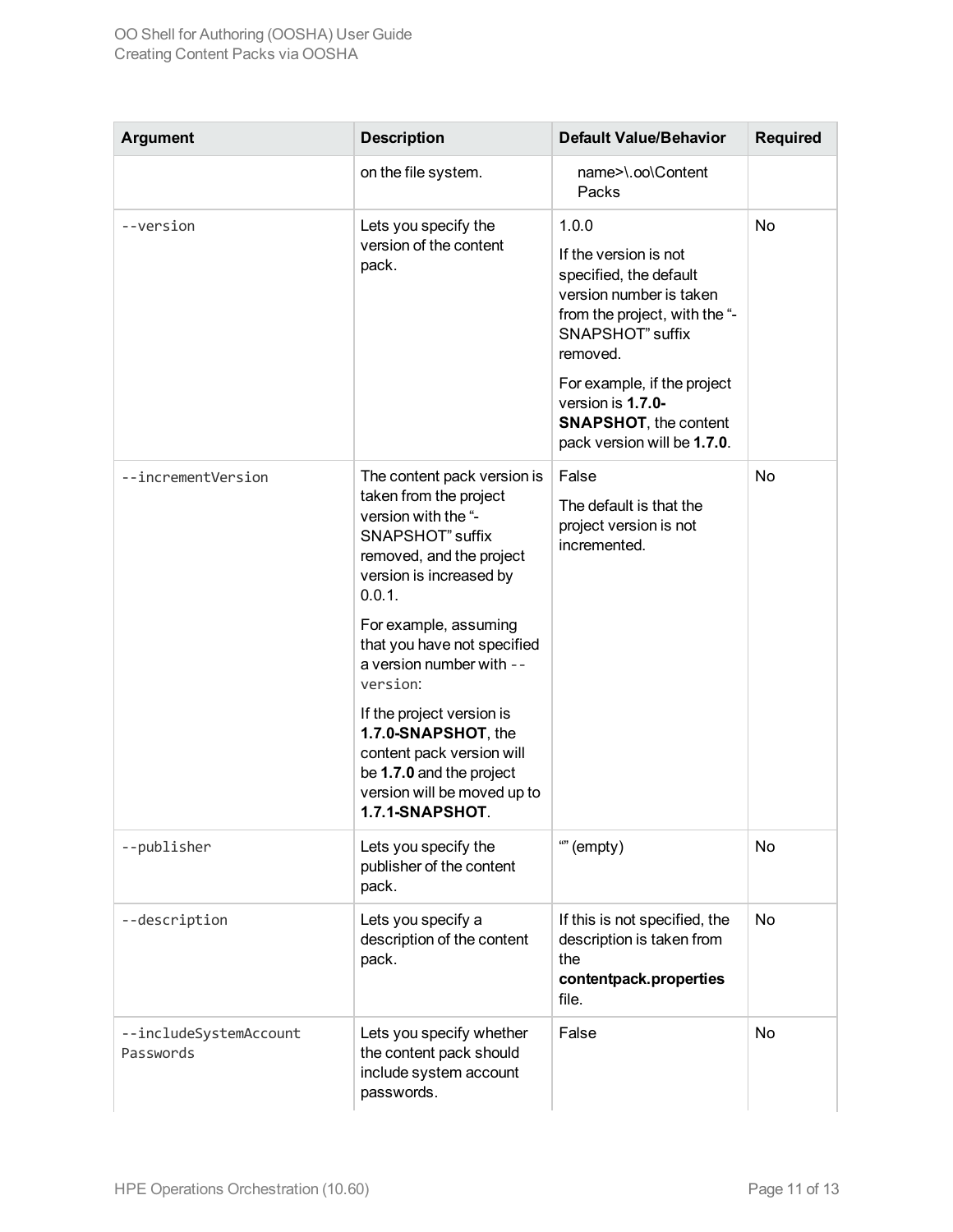| <b>Argument</b>        | <b>Description</b>                                                                                                                                                                                             | <b>Default Value/Behavior</b> | <b>Required</b> |
|------------------------|----------------------------------------------------------------------------------------------------------------------------------------------------------------------------------------------------------------|-------------------------------|-----------------|
|                        | See "Exporting a Content<br>Pack" in the Studio<br>Authoring Guide.                                                                                                                                            |                               |                 |
|                        | For security reasons, it is<br>recommended to configure<br>the system account<br>passwords in Central.                                                                                                         |                               |                 |
| -- overrideDestination | Lets you specify whether to<br>override an existing file<br>with the same name as the<br>content pack in the<br>destination folder.                                                                            | False                         | <b>No</b>       |
|                        | If the destination file that<br>the content pack<br>represents exists on the file<br>system, and<br>overrideDestination is<br>set to false, the content<br>pack will not be created.                           |                               |                 |
|                        | If the destination file that<br>the content pack<br>represents exists on the file<br>system, and<br>overrideDestination is<br>set to true, the content<br>pack will override the<br>original destination file. |                               |                 |